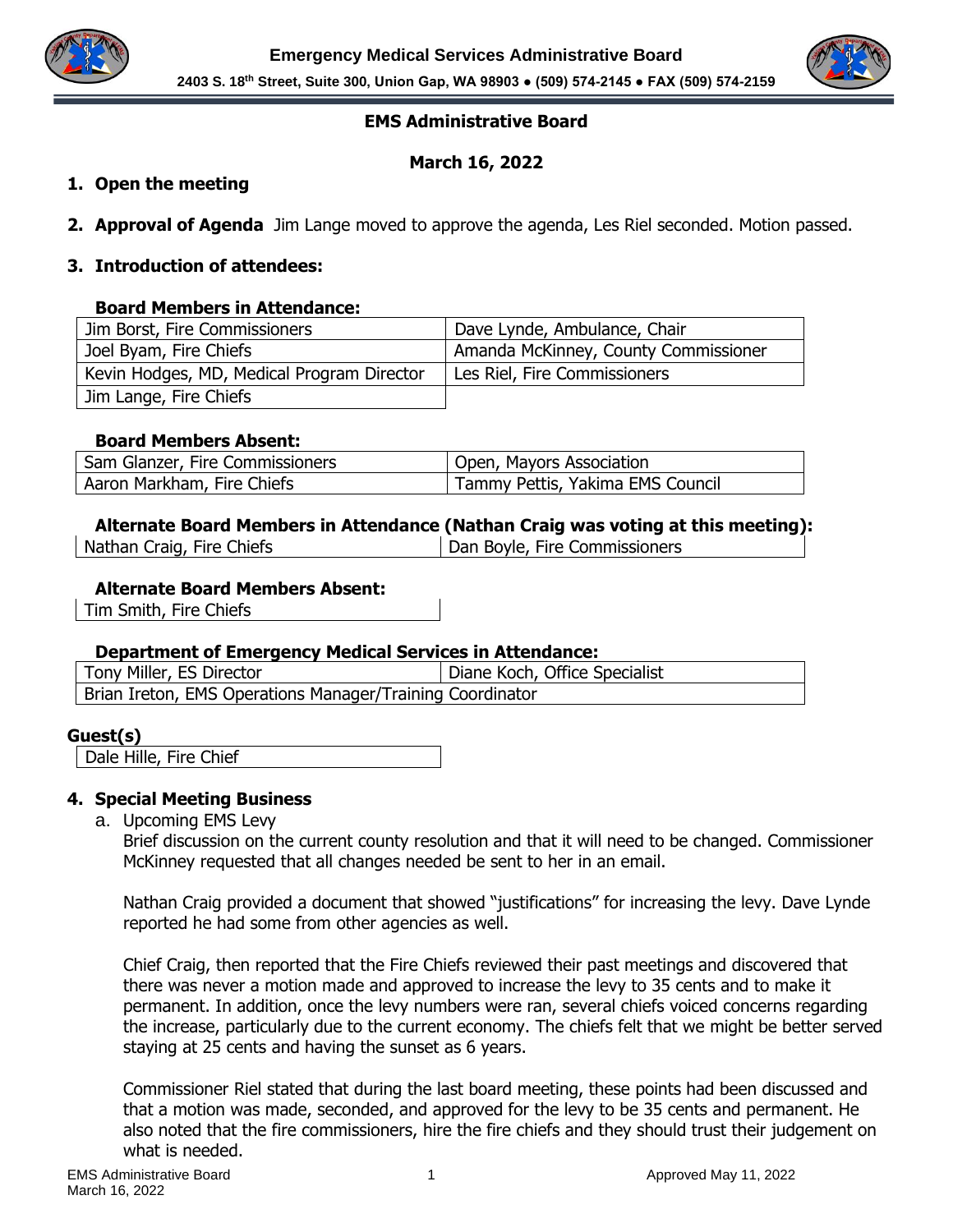



Discussion followed on:

- ➢ What the Chiefs voted on versus verbal agreements.
- $\triangleright$  The need is there, but there is concern that asking for more money this year would be a bad idea.
- ➢ Even during the last recession property values did not drop that much in Yakima County.
- $\triangleright$  Tele-working is bringing in more people due to the cost of living on the west side.
- $\triangleright$  Holding off running the levy for a year due to the current economy and rate of inflation.
- ➢ People understand EMS and most have either used or know someone who has used the service.
- $\triangleright$  Any changes to the current levy of 25 cents and 10 years, requires a super majority, regardless of the change.
- $\triangleright$  Running the levy in August for 35 cents and if it fails, running it in November for 25 cents.
- $\triangleright$  If we run the levy at 35 cents and it fails and then we come back and run it at 25 cents, what type of impression does that make with the voting public?
- $\triangleright$  Having the executive boards for the Fire Chief and Fire Commissioners meet and vote on the levy.
- $\triangleright$  The loss of value having a sunset for the levy due to the 101% cap. Having the levy permanent avoids the cap entirely.
- $\triangleright$  The costs associated with running the levy.

Nathan Craig made a motion the levy on the November ballot at 25 cents and permanent. Seconded by Les Riel. Motion passed.

It was recommended that the Chair reach out to Charles Ross, Auditor and see if we could get estimates on the cost of running the levy **and** what the deadlines are for getting into the voters' pamphlet and ballot.

The following people have been contacted and wish to help with the levy: John Stouffer Randy Raschko Kathy Kramer Vicki Baker (she is checking to make sure she can help)

The following suggestions were made for others that may help: Dave Ettl KIT Radio Lance Tormey KIT Radio Bruce Smith, Yakima Valley Business Times Johnathon Smith Yakima County Development Association – ask him if he can help find board members willing to help

We have not heard from any of the firefighter associations yet.

- $\checkmark$  Joel Byam said that Sunnyside has said they will have someone.
- $\checkmark$  Nathan Craig said that FD#12 Association will help put up signs.
- ✓ Yakima Fire Departments association president is Jay Shahan.

Date for first levy meeting April 13th 4 pm, Selah Civic Center Email will be sent out for confirmation of date, time, and place.

## **5. For the Good of the Order**.

Commissioner Riel has asked that we all keep Chief Hille in our prayers as he has been diagnosed with prostate cancer.